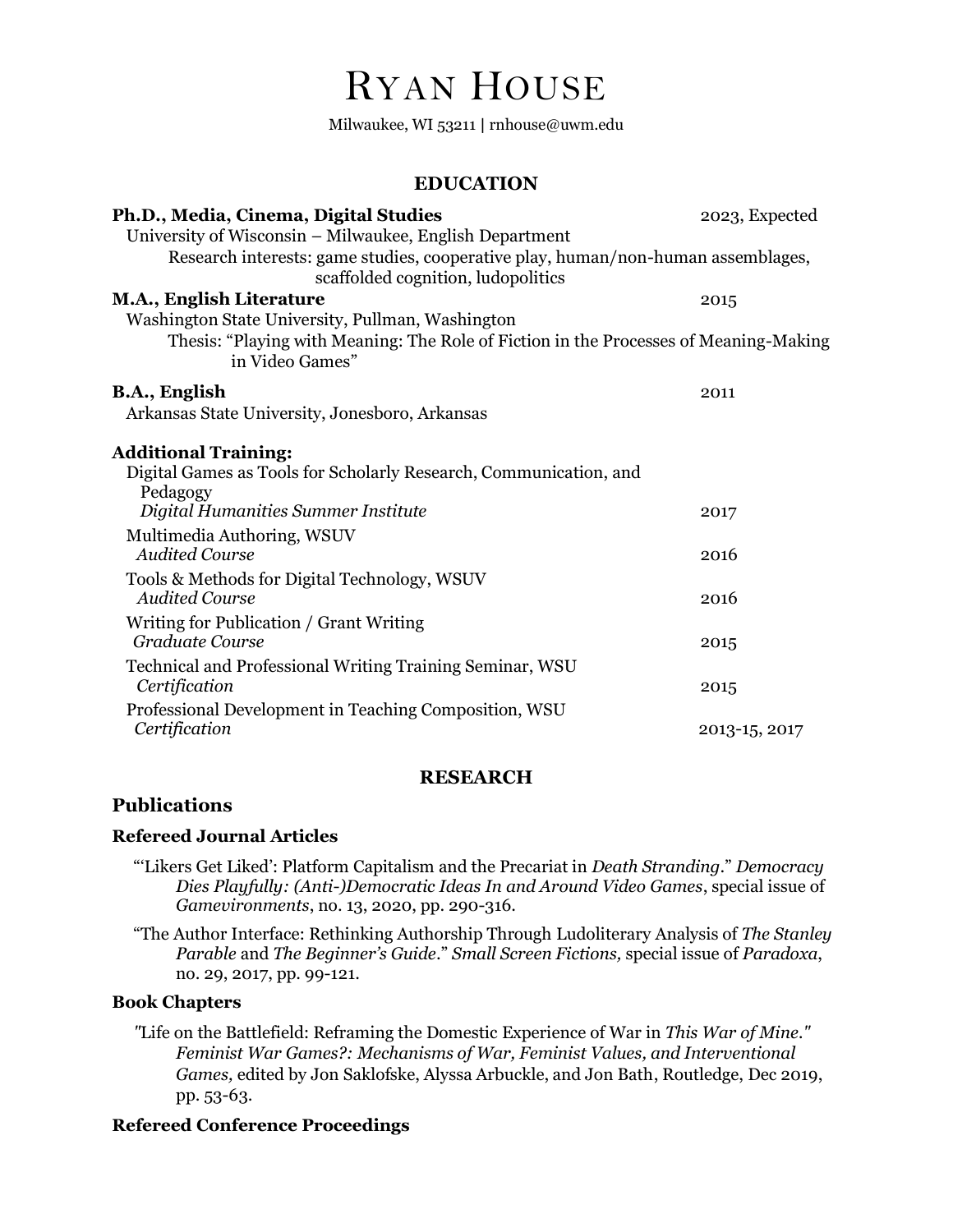"'What'chu Lookin' At?': Narrative, Spectatorship, and Ludic Constructivism in Variable State's *Virginia*." *Interactive Storytelling, ICIDS 2019, Lecture Notes in Computer Science, vol 11869.* Edited by Rogelio E. Cardona-Rivera, Anne Sullivan, and R. Michael Young, Springer, 2019. https://doi.org/10.1007/978-3-030-33894-7\_20.

## **Encyclopedia Entries**

"Arkady and Boris Strugatsky." *Aliens in Popular Culture*. Eds. Mike Levy and Farah Mendlesohn. Greenwood, 2019, pp. 251-253.

# **Awards and Honors**

| Distinguished Graduate Student Fellowship Nominee, UWM | 2020 |
|--------------------------------------------------------|------|
| <b>Travel Grant, SCMS</b>                              | 2020 |
| Best Short Paper Award Nominee, ICIDS                  | 2019 |
| English Department Travel Grant, UWM                   | 2019 |
| Graduate School Travel Grant, UWM                      | 2019 |
| Chancellor's Graduate Student Award, UWM               | 2018 |
| Marjorie C. Luesebrink Graduate Student Award, ELO     | 2018 |
| English Department Travel Grant, WSU                   | 2015 |
| English Department Travel Grant, WSU                   | 2014 |
|                                                        |      |

# **Research Affiliations**

| Serious Play, Digital Cultures Collaboratory, UWM   | 2019-present |
|-----------------------------------------------------|--------------|
| Teaching Electronic Literature, N. Katherine Hayles | 2019-present |
| Electronic Literature Lab, WSUV                     | 2016-17      |

# **Conference Presentations**

- "Same but differ.ent…": The Cinemas of Attraction and Narrative in No Code's "The House Abandon." Society for Cinema and Media Studies Conference, Denver, CO, April 1, 2020.
- "What'chu Lookin' At?": Narrative, Spectatorship, and Ludic Constructivism in Variable State's *Virginia*." International Conference on Interactive Digital Storytelling, Little Cottonwood Canyon, UT, November 21, 2019.
- "Everything That Rises Must Converge: Techniques of Film and Game Design," Midwest Popular Culture Association and Midwest American Culture Association Annual Conference, Cincinnati, OH, October 11<sup>th</sup>, 2019.
- "When Games End: Leaving the Magic Circle." Embracing the Gap Beginnings and Endings Panel. Electronic Literature Organization International Conference – Mind the Gap, Montréal, Canada, August 15, 2018.
- "Playing God: Creating and Destroying Life in *LOCALHOST* and *The Talos Principle*." Popular Culture Association National Conference, Indianapolis, Indiana, March 28-31, 2018. Accepted.
- "A Game by Any Other Name: An Examination of Film and Game Design Theory in *Virginia*." Electronic Literature Organization International Conference - Affiliations, Communities, Translations, University Fernando Pessoa, Porto, Portugal, July 20, 2017.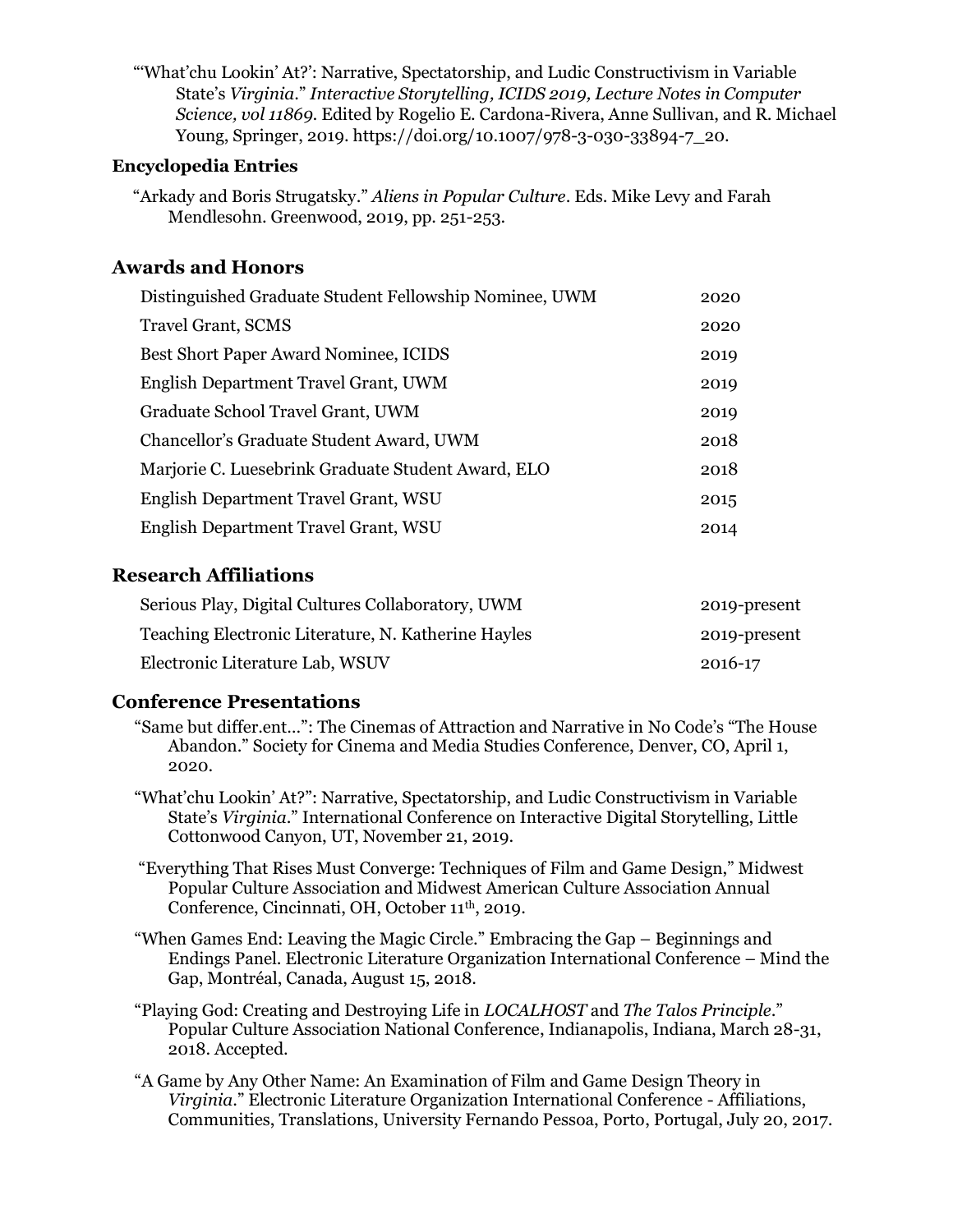"Press Start to Die: Existential Thought in *Continue?9876543210*." Midwest Modern Language Association Conference, St. Louis, November 11, 2016.

"Whose Game Is It Anyway?: The Problem of Authorship in *The Stanley Parable* and *The Beginner's Guide.*" Electronic Literature Organization International Conference - Next Horizons, University of Victoria, Victoria, B.C., June 10, 2016.

"Playing to Understand: An Exploration of the Methods of Empathy in Video Games." Pacific Ancient and Modern Language Association Conference, Portland, November 8, 2015.

"Playing with Meaning: The Role of Fiction in the Processes of Meaning-Making in Video Games." English M.A. Conference, Washington State University, Pullman, April 29, 2015.

"Life in the Universe Ain't No Picnic: The Alien, the Absurd, and the Ecological Thought in Arkady and Boris Strugatsky's *Roadside Picnic*." Interdisciplinary Animal Studies Conference - All Things Great and Small, University of California Davis, November 15, 2014.

#### **EMPLOYMENT**

| <b>Graduate Assistant</b><br>University of Wisconsin – Milwaukee, Milwaukee, WI | 2018-present |
|---------------------------------------------------------------------------------|--------------|
| Instructor<br>Washington State University, Pullman, WA                          | 2017-18      |
| Administrator<br>Electronic Literature Organization, WSU, Vancouver, WA         | 2016-17      |
| Instructor<br>Washington State University, Vancouver, WA                        | 2015-17      |
| <b>Graduate Assistant</b><br>Washington State University, Pullman, WA           | 2013-15      |
| Writing Lab Consultant<br>Arkansas State University, Jonesboro, AR              | 2011-12      |

#### **TEACHING**

#### **Instructor**

| Washington State University Pullman                |                        |
|----------------------------------------------------|------------------------|
| <b>College Composition</b>                         | Fall 2017, Spring 2018 |
| <b>Technical and Professional Writing</b>          | <b>Fall 2017</b>       |
| <b>Technical and Professional Writing (Online)</b> | Fall 2017, Spring 2018 |
| <b>Washington State University Vancouver</b>       |                        |
| College Composition                                | Fall 2016, Spring 2017 |
| <b>Engines and Platforms</b>                       | Spring 2017            |
| <b>Technical and Professional Writing</b>          | Fall 2015, Spring 2016 |
| <b>Technical and Professional Writing (Online)</b> | Summer 2017            |
| <b>Advanced Writing Tutorial</b>                   | Fall 2015              |
| <b>Writing Tutorial</b>                            | Spring and Fall 2016   |
|                                                    |                        |

#### **Graduate Instructor (Instructor of Record)**